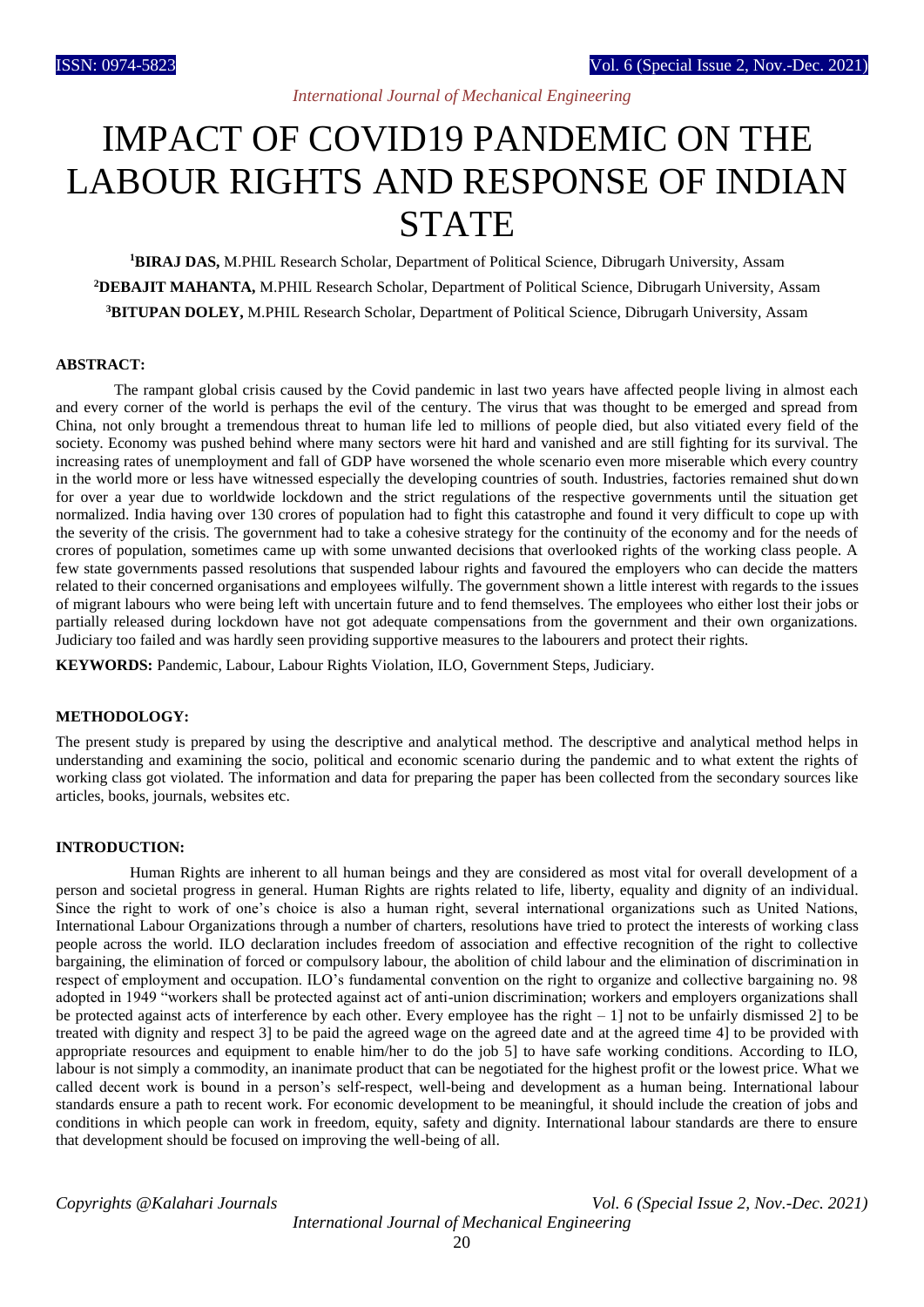#### **DISCUSSION:**

 The Universal Declaration of Human Rights and the International Covenant on Economic, Social and Cultural Rights, both of which were acceded by the constitution of India and also guarantees right to work in an employment of one's choice and the state's responsibility to safeguard this right in article 6 and 23 of the constitution. Even before the independence, responding to the demands of trade unions prevailed at that time, a number of Acts and resolutions were passed by the colonial government with an aim to improve the conditions of working class people in the country. For instances, a) Worker's Compensation Act, 1923, b) The Trade Unions Act, 1926, c) Payment of Wages Act, 1936, d) Industrial Employment ( Standing Orders ) Act, 1946 etc. The Constitution of India in a number of Articles having provisions regarding the rights of working class people was definitely a landmark step towards making itself a labour friendly welfare state to be strived for an egalitarian society in the years to come. 1] Article 21 of the constitution of India states that "no person shall be deprived of his life or personal liberty except according to a procedure established by law- a) right to life and b) right to personal liberty." 2] Article 39(a) of the constitution suggests that citizens shall have the right to an adequate means of livelihood. Thus, is indicative of the fact that the constitution makers were aware of such as requirement and were ready to provide citizens with basic livelihood measures. 3] Article 43-A of the constitution of India is titled, "participation of workers in the management of industries." Under this article, the state is conferred with the power to bring in suitable legislation or apply some other way so as to promote worker's participation in the management of industrial undertakings. 4] Article 41 of the constitution provides that "the state shall within the limits of its economic capacity and development, make effective provision for securing the right to work, to education and to public assistance in cases of unemployment, old age, sickness and disablement and in other cases of undeserved want". After the independence, the government of independent India time to time have formulated a number of Acts and resolutions and sometimes amended the existing ones to protect the interests of labour class in the state. Indian Industrial Disputes Act, 1947, Minimum Wages Act, 1948 , Factories Act, 1965, Maternity Benefits' Act, 1961, Payment of Bonus Act, 1965, Unorganised Worker's Social Security Act,2009, Sexual Harrasment of Women at Workplace Act,2013 etc. All such initiatives had to be taken to tackle the prevailing miserable conditions of labour class and to comply with the new issues and concerns regarding workers with time changes. However, all those government efforts to ensure a better working environment and dignified life for workers are fell short apart due to many drawbacks such as implementation errors, delaying justice of judiciary, bureaucratic lapse, government's inability and others. It was again proved during the recent pandemic period. Besides, in the era of monopoly of the global capitalist society and market economy where MNCs, TNCs are the major driving force; the role of the state and government is merely confined into rule making, law and order and facilitating the effective running of market.

 Thus, the issues and interests of the labour class have become less prioritized as the owner and employers of private sectors have enacted rules and regulations of their concerned organizations in the way which favour them. Their motive has always been achieving better outcome which may sometimes conform labour interests and bypass those constitutional labour Acts and regulations. There often raise questions regarding better wages, allowances, leaves, working hours in almost every sectors resulting clash between the authority and employees and stimulate various labour unions which is nowadays a very common phenomena in a developing country like India. Although trade unions and labour organizations are there to represent issues and articulate demands of working class, it is merely limited into organized sectors as people working in unorganized sectors are still lacking authority where they launch their complaints and organize themselves and raise their voice. There are many evidences of massive violation of labour rights in India in many sectors be it organized or unorganized. Sometimes workers are deprived of basic facilities such as minimum wages, proper working condition, adequate rest hours and sometimes vulnerable sections like women, child experience sexual harassment, molestations even by their close one in the working place. Despite of having strict laws against child labours and others, these laws are violated and bypassed by various organizations and even by the elite education of society who employs children into factories and domestic household works respectively. Judiciary is also failed to stop such violations of human rights and protect these marginalised section with justifiable verdict.

Thus the Indian state has not been successful in protecting the rights of working class section and has failed to comply with their aspirations and find out remedial measures of their causes. Since our study is focused specifically upon the violation of labour rights during covid-19 pandemic in Indian context, it has been definitely tried to pinpoint the exact areas where this marginalised section of people suffered the most throughout the period of rampant global crisis caused by this virus. There is not any section left in the country which is not affected by the catastrophe of covid-19. The economy has been devastated by the two waves of covid as the sharp drop in GDP 24.4% was the largest in country's history and the national income of has declined only four times before 2020. The unemployment rate of the country in these two years has increased up to nearly 24% and India has performed relatively poorly in terms of the world average.

 The pandemic has brought severe economic hardships, especially to young individuals who are over-represented in informal work. India has large share of youth in its workforce and the pandemic has put them at heightened risk of long-term unemployment. Health sector is severely affected by the pandemic and it has exposed the deficiencies of our medical sector. People were dying with lack of basic healthcare facilities; shortage of PPTs, oxygen has pushed both patients and healthcare persons to uncertainty and it was like an wake-up call about how diseases exploit vulnerabilities in our healthcare system. Students suffered both physically and psychologically as schools, colleges and universities were shut down for almost two years. The right to education was affected, because a new system of online teaching had to be developed by educational institutions but everyone could hardly afford the requirements. Half of the world's students are still affected by partial school closures. As per the report of UNICEF schools for more than 168 million children globally had been completely closed for almost a year. Research Scholars too couldn't continue their research work in time due to travel restrictions. The most vulnerable section of people affected by the unprecedented global crisis resulting from the pandemic was the labourers. The government of India has

*Copyrights @Kalahari Journals Vol. 6 (Special Issue 2, Nov.-Dec. 2021)*

## *International Journal of Mechanical Engineering*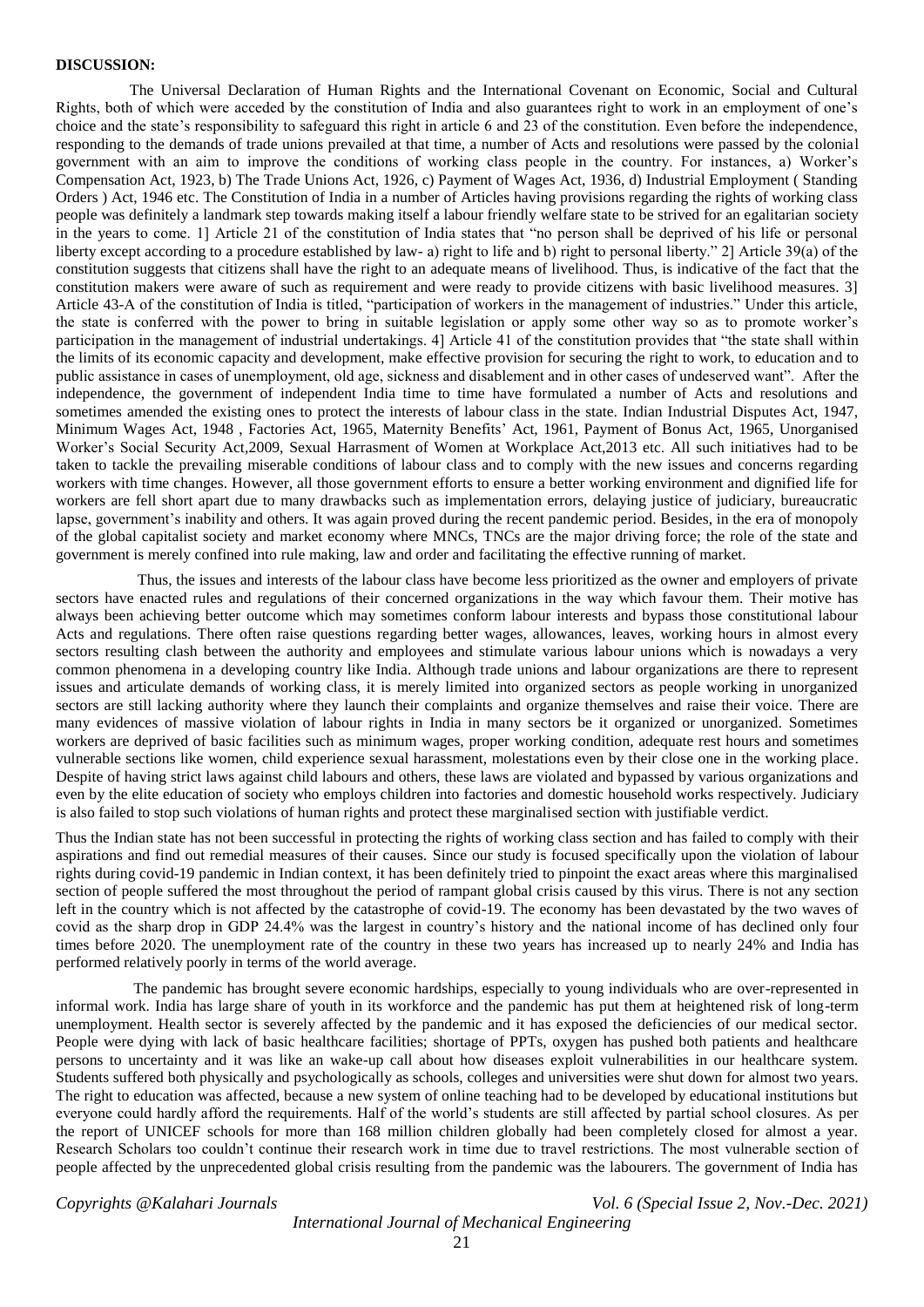failed to safeguard the rights of labourers mainly those who receive daily wages for their work. They became one of the most vulnerable groups due to the imposition of nationwide lockdown during the crisis. They grappled with job losses and unpaid wages. The nation too witnessed the unprecedented exodus of migrant workers. Even some of the states like Gujarat, Madhya Pradesh, Uttar Pradesh, Himachal Pradesh, Punjab extended their working hours from eight to twelve hours for factory workers. A few states went further to take steps to exempt certain factories from the application of Labour laws as the new rules and guidelines for labour management had bypassed "Factories Act of 1948" and " Contract Labour ( Regulation and Abolition Act, 1970. The passage of industrial relations code, the occupational safety, health and working conditions code and the social security code by the Parliament made a further blow to labour rights in 2020. A number of industrial accidents took place on the part of the workers. In the state level also, Ordinances were passed through which the majority of the labour laws concerning workers working for a daily or weekly wage were suspended. The UP government suspended a total of 38 labour laws through an ordinance although late they withdrew this controversial decision following the intervention by the High Court. All these changes were made to increase the economic growth by post-lockdown period, however it disregarded the safety of labourers amidst the covid-19 pandemic which could put thousands of people at risk.

 The migrant workers were miserably hit by this pandemic and nationwide lockdown. Factories, industries were ordered to shut down resulted migrant workers had to travel hundreds of miles on foot to their native place with no means of transportation and accommodation were available to them. Along with children and pregnant women, they had to travel from one state to another with pain and empty stomach. There were also evidences of workers dying on the street while walking on the street towards their native place. State authorities failed to cope up with such urgent matters and let migrant workers manage their own and eventually pushed their life to uncertainty. Though some state governments facilitated transportation to bring back their people workers and students to their home, but it was not enough to touch each and every corner of the country and bulk of them were being left unnoticed. This not only exposed them to the risk of contracting virus but also to the wrath of the police enforcing covid regulations. A vast majority of migrant workers lost their jobs on short notice due to nationwide lockdown. As most of the labourers were daily wage-earner, they found themselves facing adversities without sufficient resources. Instead of safeguarding the people, the government suspended many of the laws that are basically to safeguard their labour rights. According to a survey report, 90% of the migrant workers didn't receive a ration from the government and were denied payment by their employers. UP government passed an ordinance that exempts the employers from complying with the Industrial Disputes Act of 1947, which facilitated labourers being mistreated by their employers and allowed them to be dismissed at employer's will. On the 22nd march, 2020, the nationwide labour strike was held on the joint collaboration of 10 central trade unions and supported by several other trade unions. They submitted a memorandum to the Prime Minister of India via email. The petition included demands such as- 1) Give immediate relief to migrated workers so that they can reach their home safely. 2) Demand of a minimum cash of 7500 rupees a month for the next five to six months to tide over the crisis for all non-income taxpayers. 3) They should be access to ration of subsidised cereal, pulses or sugar. 4) Increase the amount of money transferred to Jan-dhan account. 5) Repeal of controversial ordinances that contradict labour rights. 6) Strengthening the Inter-state Migrant Workmen Act of 1979 to ensure adequate protective provisions for workers on wages, social security, accommodation and welfare needs. Strike took place across the country in the form of demonstrations, lunch-hour protest, hunger strikes wearing black badges. Various sectors like banks, industrial workers, mining workers were covered by the protest. Some of the protesting leaders were arrested by police in Uttar Pradesh and Delhi. Due to police restrictions, the workers had to reduce the crowd of protests. However, they decided to launch more protests to raise attention to serious labour rights violation particularly the concerns of daily wage-earners of unorganised sectors.

 Women and Girls too have been disproportionately affected by the catastrophe of this pandemic. Wage inequality and no burden of unpaid care have put more women out of employment and into poverty. Women had earned one-fifth of men even before the pandemic. Like any other country, India also witnessed the severity of women losing jobs during nationwide lockdown. A recent report by the Centre for Sustainable Employment of Azim Prowly University in India shows that "during the first lockdown period 47% of women lost their jobs compared to only 7% of men who lost jobs and didn't return to work by the end of the year. In informal sector, it was even worse where 80% of rural Indian women lost jobs and livelihood and have faced it difficult to overcome the crisis. The 2021 Opportunity Index Report by LinkedIn highlights that around 40% of women had been affected by the dual workload in the midst of covid-19 pandemic as female labour force participation in India fell to 20.3% in 2020 from 30% in 1990. Both rural and urban poor women who earn their livelihood engaging themselves in occupations basically weavering, street vendors in small markets, handicraft, selling bamboo products and others had to fight relentlessly for subsistence during these two waves of covid pandemic. Media covered the news of migrant workers rallying towards home, the blaring silence over female migrant workers who work at diverse and challenging workplaces, became evident and subjected to wilful ignorance. A kind of gender gap and biasness was visible in almost every walk of life during the pandemic period.

 Judiciary too was failed to take cognizance of this crisis. Answering to a petition filed by an expert in labour law at the Indian Law Institute, the government reported that almost almost 6 lakhs migrant labours were given shelters and 2.2 million were provided with food. But the Supreme Court turned a blind eye and didn't take account of other migrant labourers stranded on the streets. They even didn't take account of labour laws being suspended by the states. However, the like of Andhra and Karnataka high courts responded more appropriately to the labour issues. Karnataka high court reprimanded the state government for collecting train fares in such a crisis situation which violates the National Policy of Migrant Workers. Andhra high court gave instructions to the government to set up shelters for migrants. Patna high court too was aware of the issue of children of labourers regarding the availability of mid-day meals and took suo-moto cognizance of the plight.

*Copyrights @Kalahari Journals Vol. 6 (Special Issue 2, Nov.-Dec. 2021)*